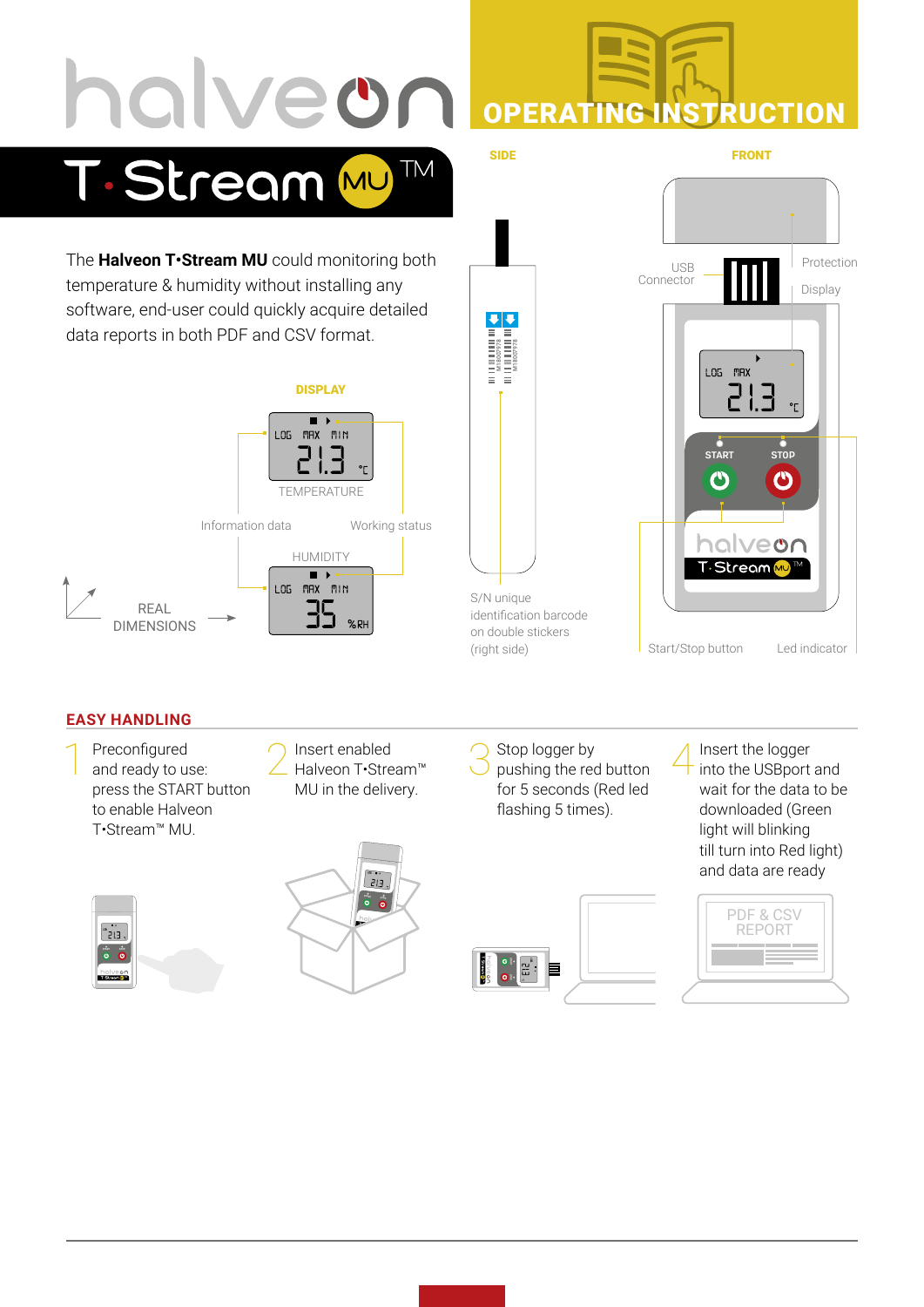

# **OPERATING INSTRUCTIONS AND INDICATORS**

#### INSPECTING THE LOGGER



Single press any button  $\bigcirc$  or  $\bigcirc$  to wake the device, **"READY"** means logger is OK for a start. The battery indicates the power of the logger.

 $\blacksquare$  Full power, easy using.  $\triangledown$ 

Low power, not suggest using,

be aware the device may possibly stop during monitoring.  $\boxed{\times}$ 

 $\Box$  Empty power, cannot be started.  $\times$ 

## II START THE LOGGER



*Device programmed a start-delay:*  Press and hold "START/ STOP" button for more than 4 secs until the "CLOCK" icon<sup>®</sup>

 appears then release the button within 2 secs, once see the clock flashing indicates start successfully. After delay ends, the device will record, and the LCD will turn to "REC." automatically.

**HI**: Start-delay means a period that device is starting/working but not recording after delay passed the device will start recording automatically. In other words, when you see the clock flashing or "REC" both means start successfully.



*Device not programmed a start-delay:*  If the logger doesn't programme a "start-delay", the LCD will show "REC." directly, which means start successfully and is recording now.

## **III** MAKE AND VIEW IN TRANSIT



T•Stream MU loggers provide an option that user could double press "VIEW/MARK " button to mark an event at any time during the logger recording period; the mark will show in the report, the number beside the **MARK** indicates the times that has marked, the maximum mark is 8 times.

This optional function mostly used for some important events or urgent matters happen.

Single-press "VIEW/MARK" button to check the time has been recording and the **MIN / MAX / AVG / MKT** temperature and humidity since recording. (Single-press shows in turn)

The example shows: the logger has been recording 10 days 20hrs 30mins.

## IV STOP THE LOGGER



Press and hold "START/STOP" button for more than 4secs until the **"CLOCK"** icon **v** appears, then release the button within 2secs to stop, then LCD will show **"STOP"** which indicates stop successfully.

*Note: if the logger is not stopped manually, the device will continue to record the data until it is plugged into a USB port on a PC or until the programmed trip length is reached.*

**HI**: To Start or Stop the device: when hold and press the START/STOP button, a clock will show firstly; Release the pressing means execute the action. If continue pressing, the clock will disappear shortly afterwards which means cancel the action.

## V GET THE REPORTS



Connect the unit to PC, and the LCD will show the progress % of generating. Once the progress reaches 100% the file generating process is complete, then a flash disk named "T•Stream MU" will pop up automatically with data reports. Also via an OTG line user could acquire the reports through an Android Smartphone.

## VI T•STREAM MU SOFTWARE

| Languages                                                                                               | Help                                                                                                                                                                        |                                                                                                                                                                                                                                                              |                                                                                                                     |  |
|---------------------------------------------------------------------------------------------------------|-----------------------------------------------------------------------------------------------------------------------------------------------------------------------------|--------------------------------------------------------------------------------------------------------------------------------------------------------------------------------------------------------------------------------------------------------------|---------------------------------------------------------------------------------------------------------------------|--|
| (3<br><b>DEVICE INFORMATION</b>                                                                         |                                                                                                                                                                             | TEMP ALARM 4<br>$\triangledown$                                                                                                                                                                                                                              | <b>DEVICE STATUS</b><br>$\mathbf{A}$                                                                                |  |
| $S/N$ :<br>Temp. Type:<br>Start. Type:<br>Start. Type:<br><b>Start. Delay:</b><br>Timing:<br>Time Zone: | H85080467<br>⊕°c O°F<br>$\overline{\phantom{a}}$<br>Auto<br>٠<br>Delay<br>$\checkmark$<br>٠<br>$\overline{1}$<br>Min<br>₽<br>2019/3/26 12:10:48<br>UTC+8 2019/3/26 16:18:05 | Alarm Type:<br>Single<br>۰<br>ŀ<br>Alarm Delay: 5<br>$_{\text{Min}}$ $\vert$<br>$\overline{\phantom{a}}$<br>°C<br>Alarm Low:<br>2<br>$\overline{\phantom{a}}$<br>$\mathcal{C}$<br>Alarm High:<br>8<br>HUMIDITY ALARM<br>$\vee$<br>Alarm Type:<br>Cumula<br>٠ | Hardware Check:<br>Device Connect:<br>$\boldsymbol{Q}$<br>7<br><b>OTHER FUNCTIONS</b><br><b>Forbid Manual Stop:</b> |  |
| Log Interval:<br>Log Cycle:<br>Points:                                                                  | ۰<br>٠<br>10<br>Min<br>۰<br>٠<br>30<br>Min<br>4320                                                                                                                          | <b>Alarm Delay:</b><br>5<br>٠<br>Min<br>l v<br>Alarm Low:<br>٠<br>30.0<br>96<br>٠<br>Alarm High:<br>70.0<br>96                                                                                                                                               | Restart:<br><b>Auto Config:</b><br>$\mathbf{a}$                                                                     |  |
| <b>TRIP INFORMATION</b>                                                                                 | 6                                                                                                                                                                           | <b>OPERATE</b>                                                                                                                                                                                                                                               |                                                                                                                     |  |
| ⊡<br><b>Submit</b><br>⋥<br>240 characters maximum, currently characters remaining: 149                  |                                                                                                                                                                             |                                                                                                                                                                                                                                                              |                                                                                                                     |  |